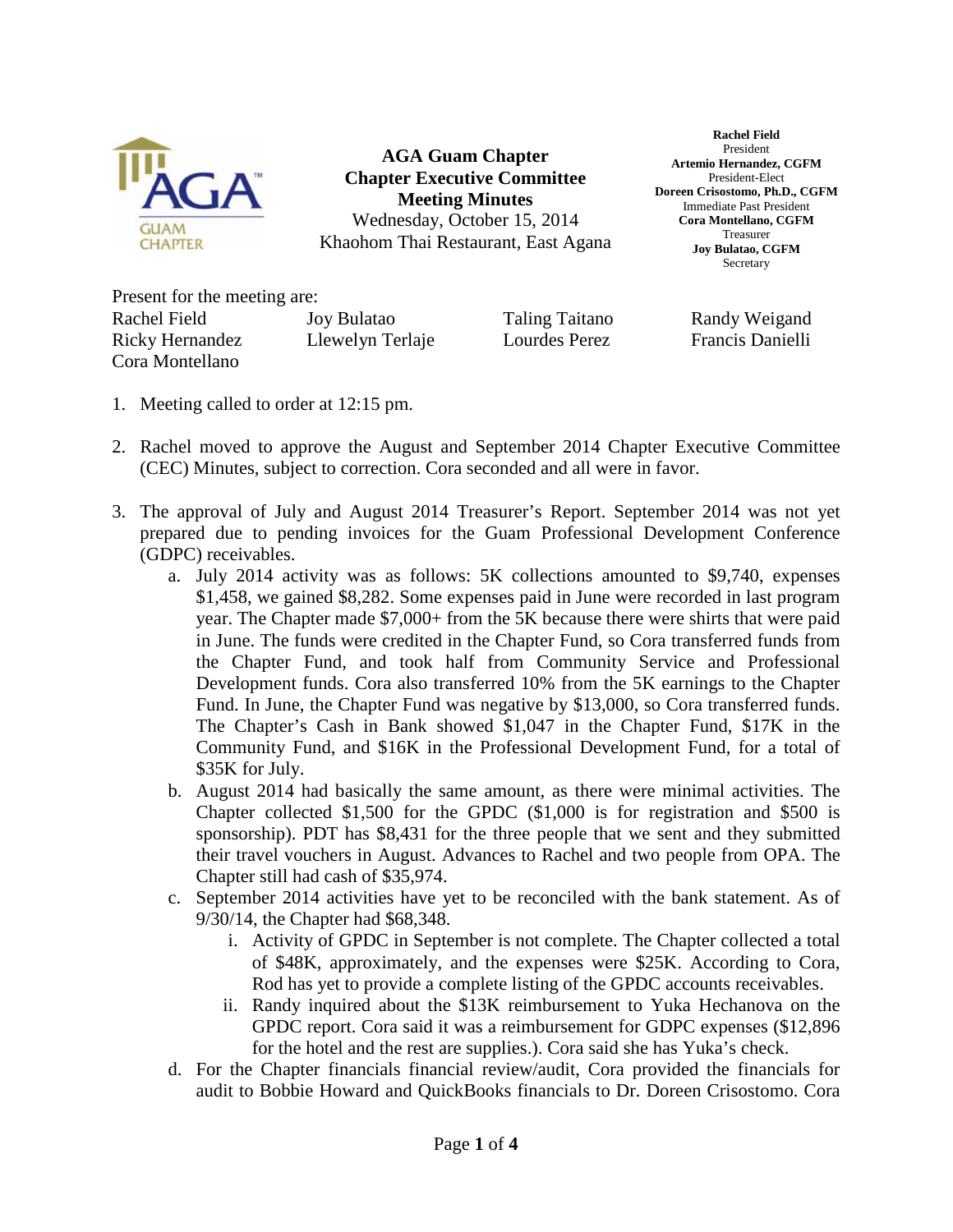was not certain when the audit would be complete. Joy mentioned that she thought Jason was volunteering E&Y to do the audit. Ricky asked for a background of history of the audit discussion for context as it was mentioned that there was no audit for a couple years. Lou Perez said when Yuka was the treasurer Rizalito Pangligayan was the auditor. Rachel said the last complete audit was performed by Rizalito. Cora said Bobbie is the auditor for PY 2013-2014.

- 4. President's Report
	- a. On behalf of the Chapter Officers and CEC members, Ricky thanked and congratulated the GPDC Committee for a job well done for the GPDC. The Committee took time out of their personal lives to put this event together.
	- b. The October 2014 General Membership meeting speakers were discussed. The outcome was for Vince Duenas, Ricky and Rachel to plan for a Consolidated Commission on Utilities Candidate Forum/Meet and Greet. Logistics to be handled by the Chapter Officers in conjunction with Vince.

## 5. Old Business

- a. Budget for PY 2014 to 2015
	- i. Cora reported that the PY 2014-2015 budget of \$52,800 included \$4,460 for CGFM, \$1,321 for Early Careers, \$31,000 for Education, \$2,000 for AGA 5K, \$5,000 for Scholarship, \$500 for CCR printing cost. Taling moved to approve the budget. Rachel seconded and all were in favor.
- b. Lunch fees
	- i. Cora's analysis showed a 54% increase in the Chapter's subsidy for the General Membership lunch fees. Therefore, she moved to increase the fees to \$8 for JAS/Students, \$14 for Members, and \$22 (full cost) to Non-Members, effective immediately. Rachel seconded and all were in favor.
- c. Protocol for in Support of or Against Introduced Legislations/Resolutions
	- i. Llewelyn indicated that the AGA National website did not have, and Billy Morehead and Bill Miller were not aware of any guidance on this matter. She also e-mailed AGA National, but did not receive a response. She needed CEC to discuss how to move forward in order for her to draft a Standard Operating Procedure (SOP). Billy Morehead has stated that if members were affected, the Chapter may want to provide a testimony.
	- ii. Ricky indicated that the Chapter was asked if it could provide a testimony for Retirement Hybrid Plan Bill. Taling recalled CEC passing a motion that supported changes to the retirement plan. Ricky believed that Dr. Doreen Crisostomo sent a letter to the Congresswoman regarding the retirement plan. Taling shared that the Government of Guam Retirement Fund was circulating a petition for the retirement plan. She asked if AGA would consider letting its members know of the petition. Ricky replied that the CEC does not necessarily need to do so.
	- iii. Ricky said that the Chapter has provided testimonies in the past. Someone brings the matter up to the CEC for discussion and voting. The matter is kept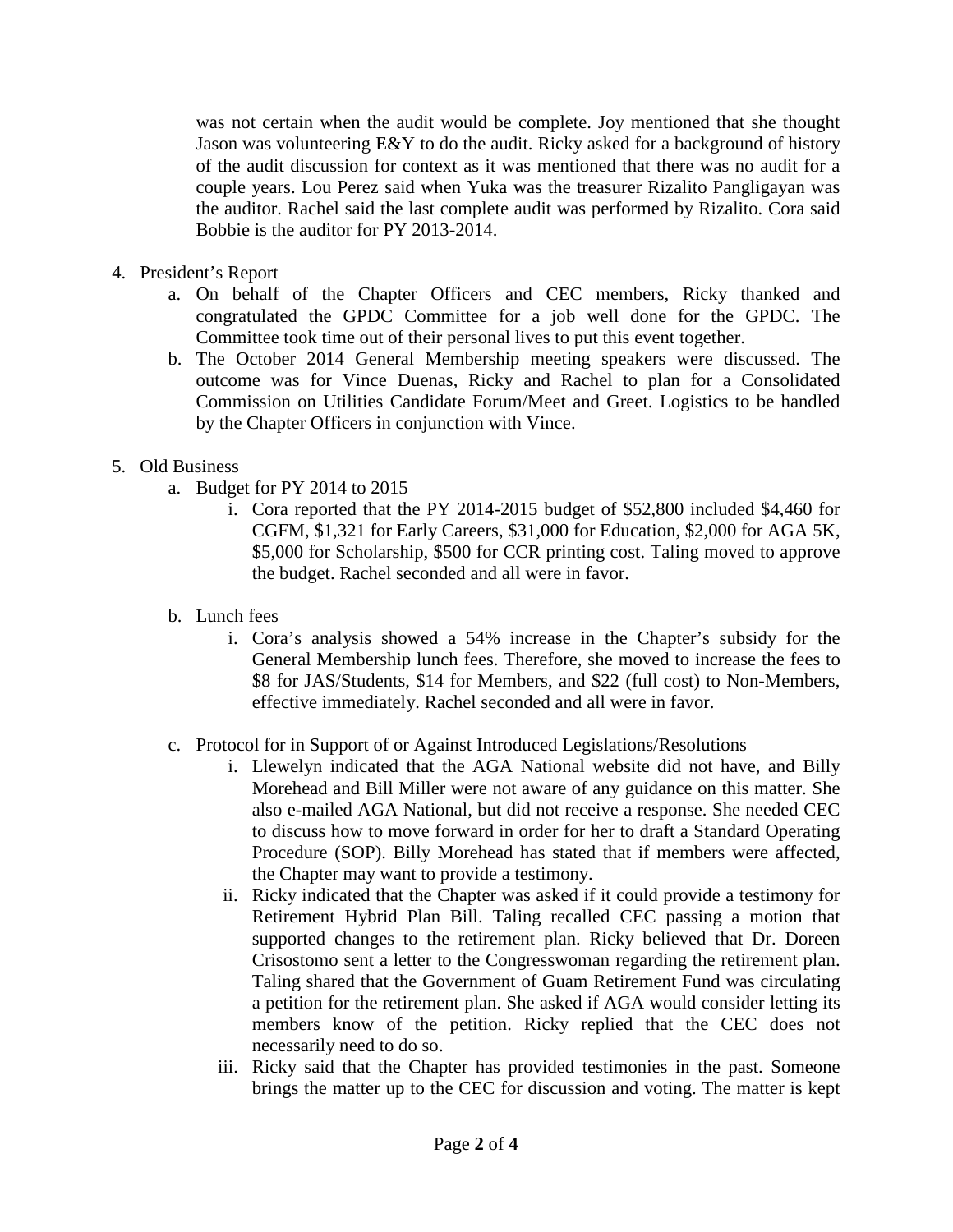within the CEC, unless otherwise noted. Nothing prohibits members from submitting their own testimonies on their behalf. Llewelyn replied that she will attempt to create an SOP. Ricky required for this matter to be tabled until such SOP was drafted.

- 6. Committee Reports/ Budget Presentations
	- a. Education
		- i. Ricky congratulated the GPDC Committee for a job well done. The GPDC speakers elected to donate, on their behalf, \$25 per speaker per session they spoke on to the: (1) Autism Community, (2) University of Guam (UOG) Endowment Foundation, (3) Kusinan Kamalen Karidat, and (4) Make a Wish Foundation.
		- ii. Ricky announced that there will be a CGFM Part 1, Government Environment, Study Group. Date and location are to be determined.
	- b. Community Service
		- i. Francis reported 20 participants in the International Coastal Clean-up on September 20, 2014 in Paseo, Hagatna and four volunteers for the Get Smart about Credit Day on October 16, 2014 in Father Duenas, Mangilao. Volunteers for the Get Smart included Josie Villanueva and Jason Katigbak.
		- ii. Frances will contact Matson this week to confirm the date for its Adahi I Tano clean-up at a beach in November 2014. The Chapter's application was approved and was required to have at least 10 volunteers. Francis and her family will volunteer and so, only six more are needed.
		- iii. Francis has the schedule for the Salvation Army Bell Ringing from November to December. She will provide the date(s) and location(s) open for sign-up.
		- iv. Francis asked if anyone was interested in sponsoring wreaths (\$15 for one and \$35 for 10) hosted by the San Antonio, Texas AGA Chapter to honor a veteran with no family members during Christmas. To see if there is a similar event for Guam, Francis would need to contact the Veterans' Affairs Office.
	- c. Scholarship
		- i. Cora indicated that she will check the number of applicants for the Herminia Dierking (with UOG) and AGA Guam Chapter Scholarships (with the Guam Community College [GCC]). October 31, 2014 is the deadline for both scholarships. The Selection Committee consisted of Carmen Kwek Santos (GCC), Zeny Nace (UOG), Pilar Pangelinan (GCC), Scholarship Co-Chair Pamela Aguigui, and Cora.
		- ii. Ricky asked, if there were few applicants, for Cora to report to CEC to allow CEC to aggressively market the scholarships. Cora agreed.
	- d. Communications/Newsletter/Website
		- i. Ricky indicated that the last newsletter was published before the GDPC. Newsletter Chair Matthew Quinata has been doing a good job timely issuing the newsletters before the general membership meetings.